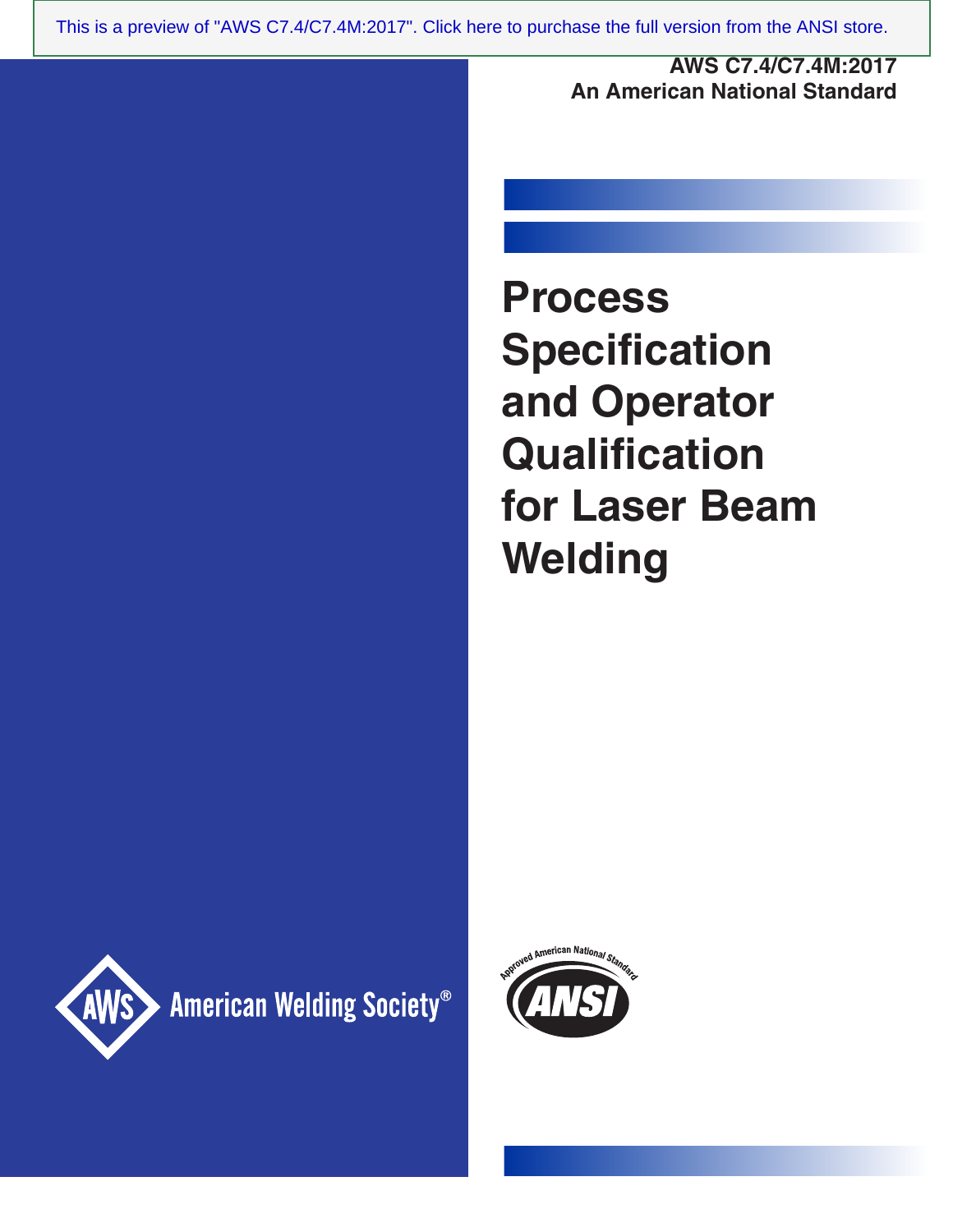**AWS C7.4/C7.4M:2017 An American National Standard**

**Approved by the American National Standards Institute June 27, 2017**

# **Process Specification and Operator Qualification for Laser Beam Welding**

**2nd Edition**

**Supersedes AWS C7.4/C7.4M:2008**

Prepared by the American Welding Society (AWS) C7 Committee on High Energy Beam Welding and Cutting

> Under the Direction of the AWS Technical Activities Committee

> > Approved by the AWS Board of Directors

## **Abstract**

This specification on laser beam welding discusses applicable specifications, safety, requirements, fabrication, quality examination, equipment calibration and maintenance, approval of work, and delivery of work.

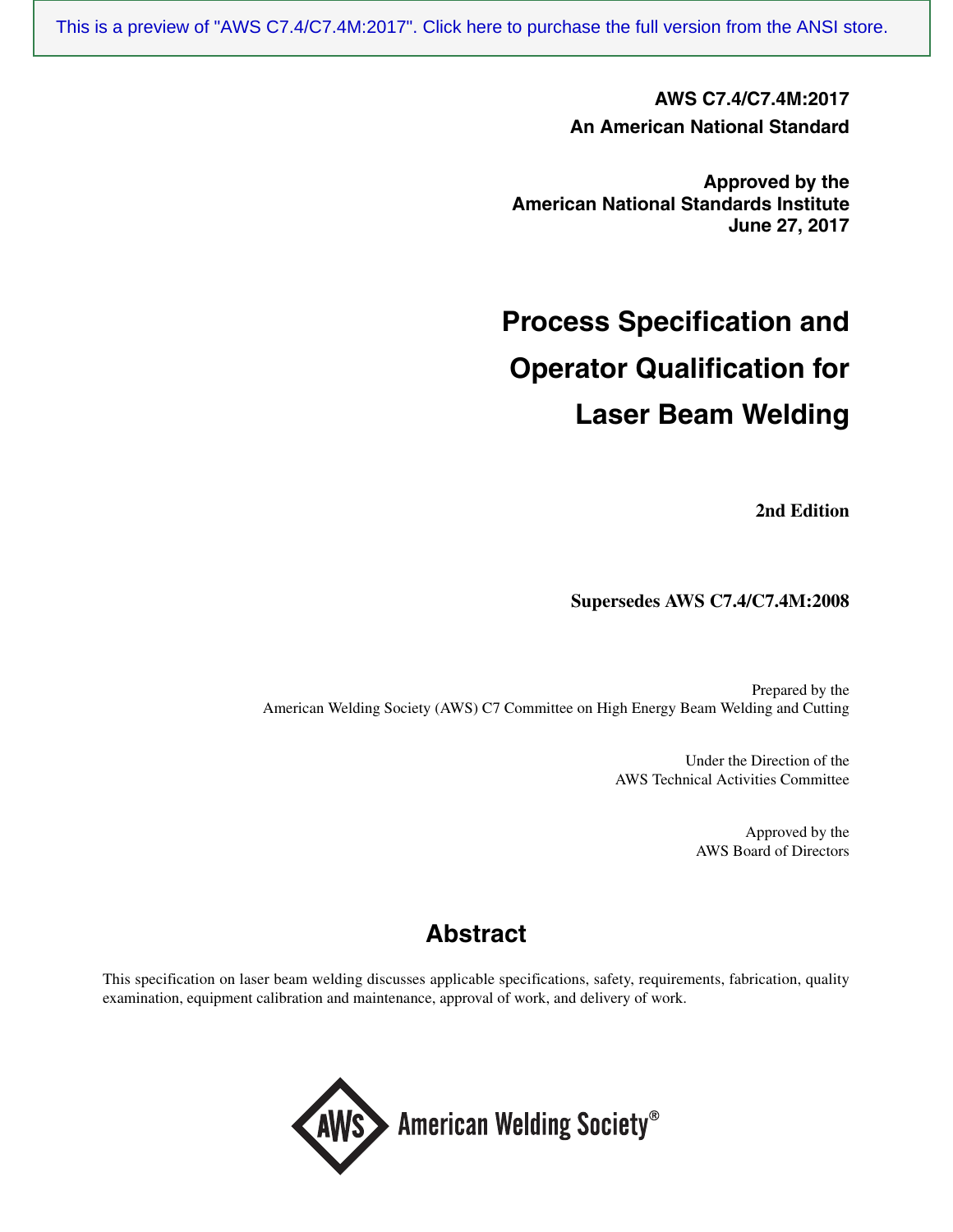AWS C7.4/C7.4M:2017

ISBN: 978-0-87171-912-6 © 2017 by American Welding Society All rights reserved Printed in the United States of America

**Photocopy Rights.** No portion of this standard may be reproduced, stored in a retrieval system, or transmitted in any form, including mechanical, photocopying, recording, or otherwise, without the prior written permission of the copyright owner.

Authorization to photocopy items for internal, personal, or educational classroom use only or the internal, personal, or educational classroom use only of specific clients is granted by the American Welding Society provided that the appropriate fee is paid to the Copyright Clearance Center, 222 Rosewood Drive, Danvers, MA 01923, tel: (978) 750-8400; Internet: <www.copyright.com».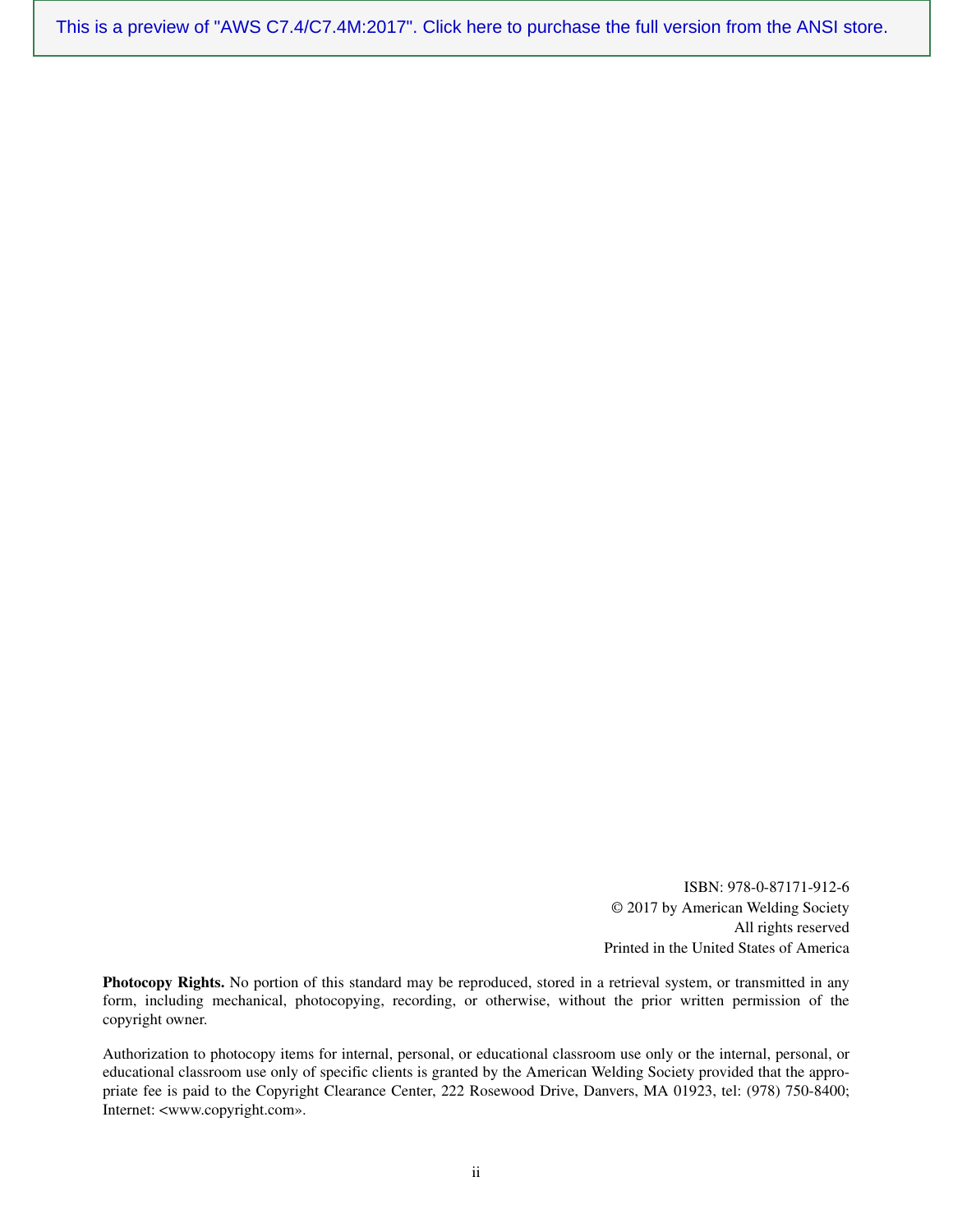### **Statement on the Use of American Welding Society Standards**

All standards (codes, specifications, recommended practices, methods, classifications, and guides) of the American Welding Society (AWS) are voluntary consensus standards that have been developed in accordance with the rules of the American National Standards Institute (ANSI). When AWS American National Standards are either incorporated in, or made part of, documents that are included in federal or state laws and regulations, or the regulations of other governmental bodies, their provisions carry the full legal authority of the statute. In such cases, any changes in those AWS standards must be approved by the governmental body having statutory jurisdiction before they can become a part of those laws and regulations. In all cases, these standards carry the full legal authority of the contract or other document that invokes the AWS standards. Where this contractual relationship exists, changes in or deviations from requirements of an AWS standard must be by agreement between the contracting parties.

AWS American National Standards are developed through a consensus standards development process that brings together volunteers representing varied viewpoints and interests to achieve consensus. While AWS administers the process and establishes rules to promote fairness in the development of consensus, it does not independently test, evaluate, or verify the accuracy of any information or the soundness of any judgments contained in its standards.

AWS disclaims liability for any injury to persons or to property, or other damages of any nature whatsoever, whether special, indirect, consequential, or compensatory, directly or indirectly resulting from the publication, use of, or reliance on this standard. AWS also makes no guarantee or warranty as to the accuracy or completeness of any information published herein.

In issuing and making this standard available, AWS is neither undertaking to render professional or other services for or on behalf of any person or entity, nor is AWS undertaking to perform any duty owed by any person or entity to someone else. Anyone using these documents should rely on his or her own independent judgment or, as appropriate, seek the advice of a competent professional in determining the exercise of reasonable care in any given circumstances. It is assumed that the use of this standard and its provisions is entrusted to appropriately qualified and competent personnel.

This standard may be superseded by new editions. This standard may also be corrected through publication of amendments or errata, or supplemented by publication of addenda. Information on the latest editions of AWS standards including amendments, errata, and addenda is posted on the AWS web page (www.aws.org). Users should ensure that they have the latest edition, amendments, errata, and addenda.

Publication of this standard does not authorize infringement of any patent or trade name. Users of this standard accept any and all liabilities for infringement of any patent or trade name items. AWS disclaims liability for the infringement of any patent or product trade name resulting from the use of this standard.

AWS does not monitor, police, or enforce compliance with this standard, nor does it have the power to do so.

Official interpretations of any of the technical requirements of this standard may only be obtained by sending a request, in writing, to the appropriate technical committee. Such requests should be addressed to the American Welding Society, Attention: Director, Standards Development, 8669 NW 36 St, # 130, Miami, FL 33166 (see Annex F). With regard to technical inquiries made concerning AWS standards, oral opinions on AWS standards may be rendered. These opinions are offered solely as a convenience to users of this standard, and they do not constitute professional advice. Such opinions represent only the personal opinions of the particular individuals giving them. These individuals do not speak on behalf of AWS, nor do these oral opinions constitute official or unofficial opinions or interpretations of AWS. In addition, oral opinions are informal and should not be used as a substitute for an official interpretation.

This standard is subject to revision at any time by the AWS C7 Committee on High Energy Beam Welding and Cutting. It must be reviewed every five years, and if not revised, it must be either reaffirmed or withdrawn. Comments (recommendations, additions, or deletions) and any pertinent data that may be of use in improving this standard are required and should be addressed to AWS Headquarters. Such comments will receive careful consideration by the AWS C7 Committee on High Energy Beam Welding and Cutting and the author of the comments will be informed of the Committee's response to the comments. Guests are invited to attend all meetings of the AWS C7 Committee on High Energy Beam Welding and Cutting to express their comments verbally. Procedures for appeal of an adverse decision concerning all such comments are provided in the Rules of Operation of the Technical Activities Committee. A copy of these Rules can be obtained from the American Welding Society, 8669 NW 36 St, # 130, Miami, FL 33166.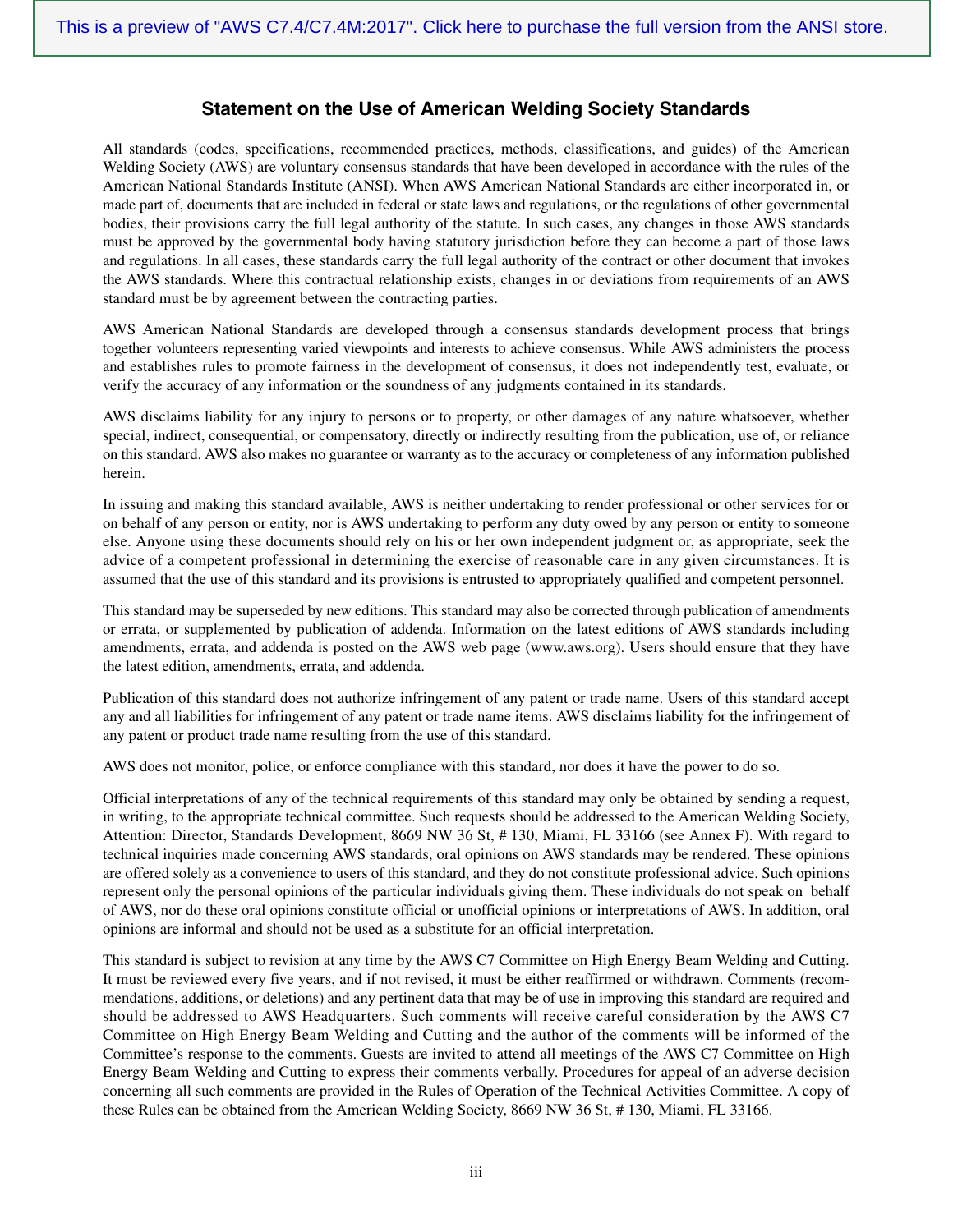AWS C7.4/C7.4M:2017

This page is intentionally blank.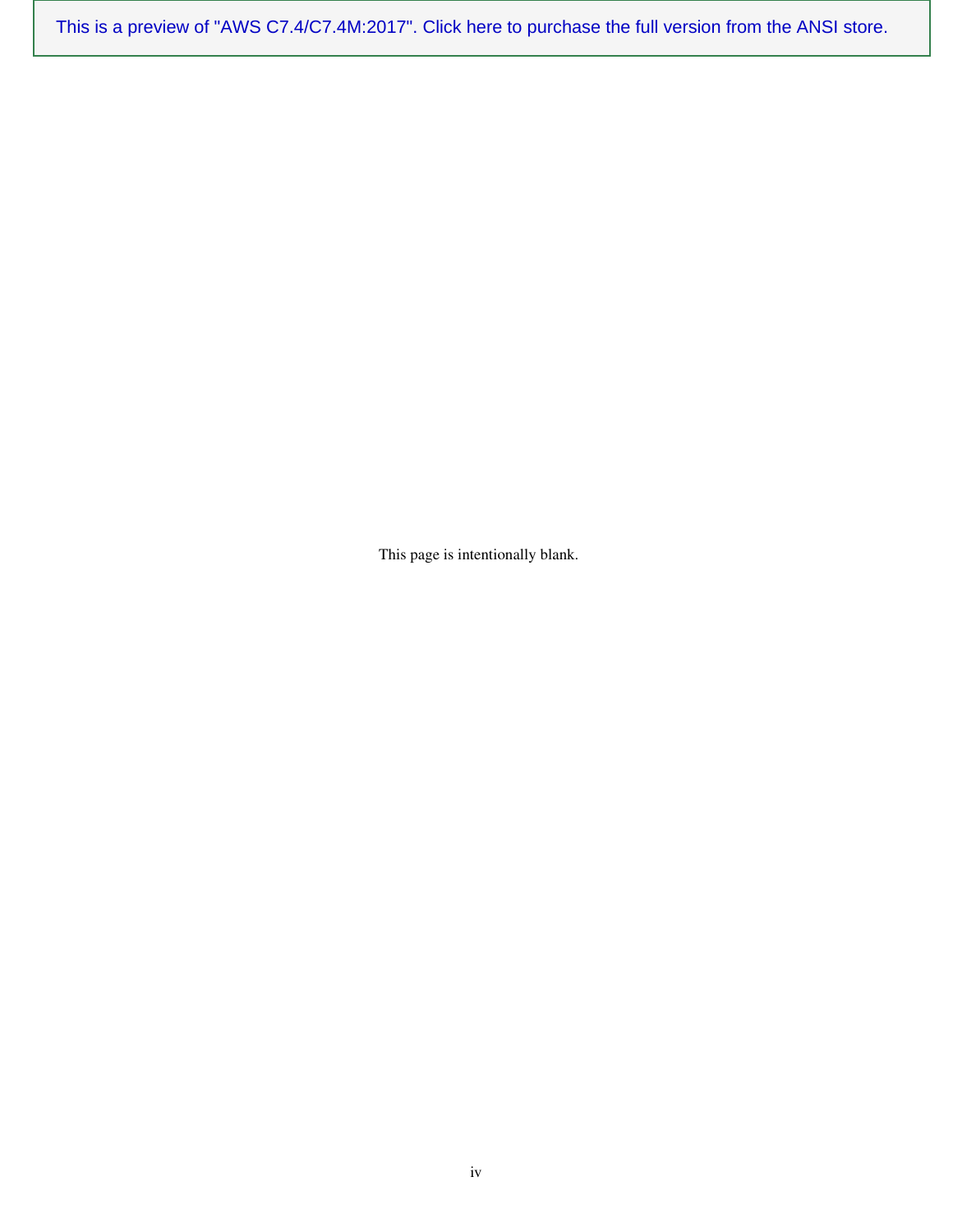## **Personnel**

### **AWS C7 Committee on High-Energy Beam Welding and Cutting**

| T. A. Palmer, Chair          | Applied Research Laboratory, Penn State University |
|------------------------------|----------------------------------------------------|
| K. W. Lachenberg, Vice Chair | Sciaky, Incorporated                               |
| D. Kautz, 2nd Vice Chair     | Los Alamos National Laboratory                     |
| P. Portela, Secretary        | American Welding Society                           |
| A. N. Black                  | PTR-Precision Technologies, Incorporated           |
| P. E. Denney                 | The Lincoln Electric Company                       |
| J. W. Elmer                  | Lawrence Livermore National Laboratory             |
| P. W. Hochanadel             | Los Alamos National Laboratory                     |
| F. Kong                      | <b>ESAB</b> Welding and Cutting Products           |
| G. R. LaFlamme               | PTR—Precision Technologies, Incorporated           |
| E. D. Levert                 | Lockheed Martin Missiles & Fire Control            |
| E. M. Lord                   | <b>Bechtel Marine Propulsion Corporation</b>       |
| M. C. Maguire                | Sandia National Laboratory                         |
| R. P. Martukanitz            | Penn State University                              |
| B. D. Ribic                  | Rolls-Royce Corporation                            |
| D. Zoller                    | <b>ESAB</b> Welding and Cutting                    |

#### **Advisors to the AWS C7 Committee on High-Energy Beam Welding and Cutting**

| P. Blomquist      | Edison Welding Institute                           |
|-------------------|----------------------------------------------------|
| P. W. Fuerschbach | <b>SmartWeld Solutions</b>                         |
| J. O. Milewski    | Los Alamos National Laboratory                     |
| T. M. Mustaleski  | Alabama Specialty Products, Incorporated           |
| D. E. Powers      | PTR-Precision Technologies, Incorporated (Retired) |
| D. A. Zoller      | <b>ESAB Welding &amp; Cutting Products</b>         |
|                   |                                                    |

### **AWS C7C Subcommittee on Laser Beam Welding and Cutting**

| R. P. Martukanitz, Chair | Penn State University                        |
|--------------------------|----------------------------------------------|
| S. L. Engel, Vice Chair  | HDE Technologies, Incorporated               |
| P. Portela, Secretary    | <b>American Welding Society</b>              |
| T. J. Baber              | Santa Carita Community College               |
| A. N. Black              | PTR-Precision Technologies, Incorporated     |
| J. C. Bryant             | Heraeus Electro-Nite Company                 |
| D. A. Capostagno         | <b>SPI</b> Lasers, LLC                       |
| P. E. Denney             | The Lincoln Electric Company                 |
| J. W. Elmer              | Lawrence Livermore National Laboratory       |
| K. J. Erickson           | <i>St. Jude Medical</i>                      |
| J. J. C. Gerdin          | Anoka Technical College                      |
| A. P. Hoult              | <b>IPG</b> Photonics                         |
| J. P. Hurley             | Trumpf, Incorporated                         |
| D. D. Kautz              | Los Alamos National Laboratory               |
| J. P. Lavoie             | Coherent Incorporated                        |
| E. M. Lord               | <b>Bechtel Marine Propulsion Corporation</b> |
| M. C. Maguire            | Sandia National Laboratory                   |
| S. A. Miner              | Las Positas College                          |
|                          |                                              |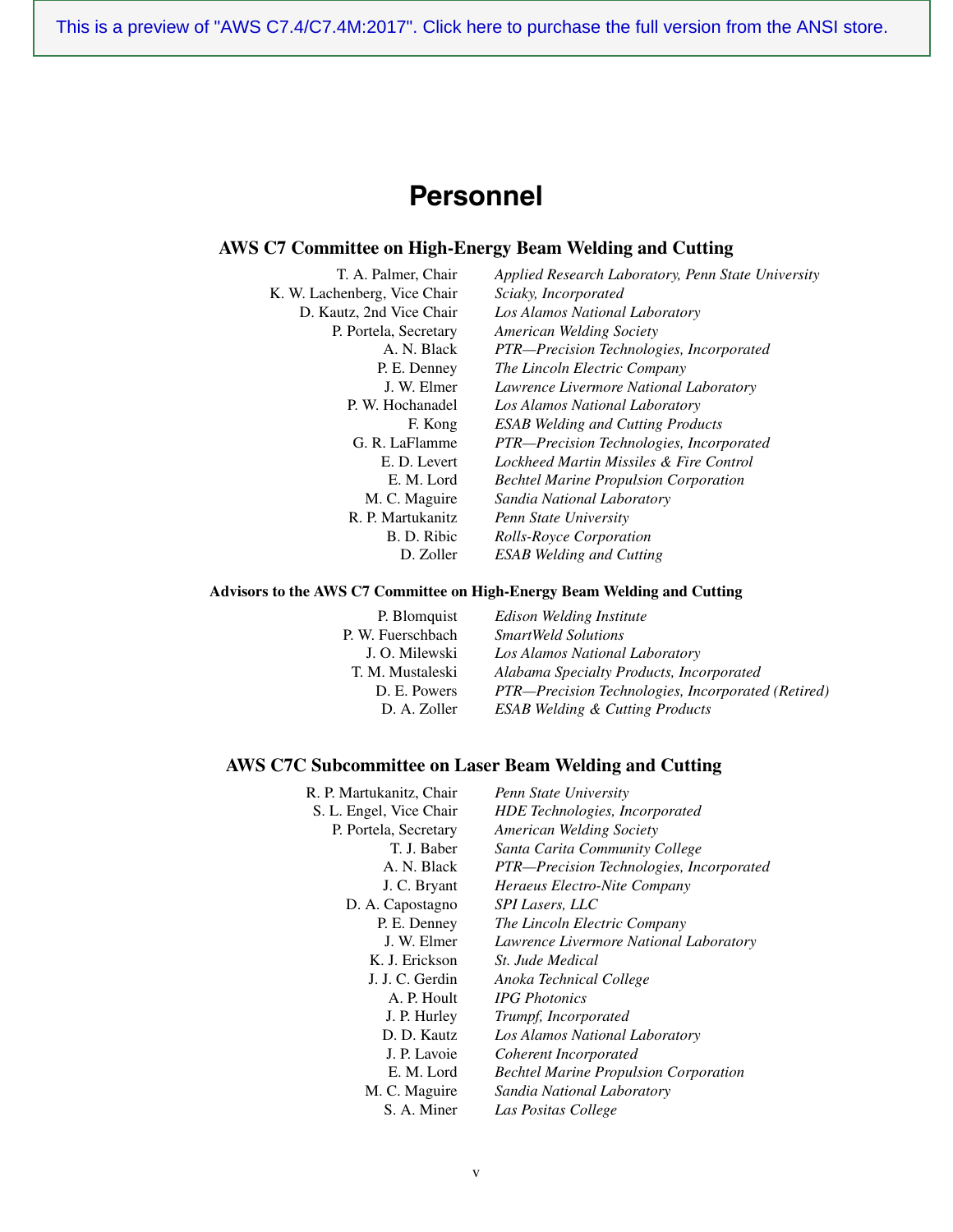### **AWS C7C Subcommittee on Laser Beam Welding and Cutting (Continued)**

| T. A. Palmer    | Penn State University                          |
|-----------------|------------------------------------------------|
| E. A. Pfeif     | National Institute of Standards and Technology |
| B. M. Weinkamer | <i>Praxair Distribution</i>                    |
| B. Zimmerman    | Heraeus Electro-Nite Company                   |

#### **Advisors to the AWS C7C Subcommittee on Laser Beam Welding and Cutting**

| P. Blomquist     | Edison Welding Institute                 |
|------------------|------------------------------------------|
| R. D. Bucurel    | <b>WEC</b> Welding & Machining           |
| P. W. Hochanadel | Los Alamos National Laboratory           |
| J. O. Milewski   | Los Alamos National Laboratory           |
| D. E. Powers     | PTR-Precision Technologies, Incorporated |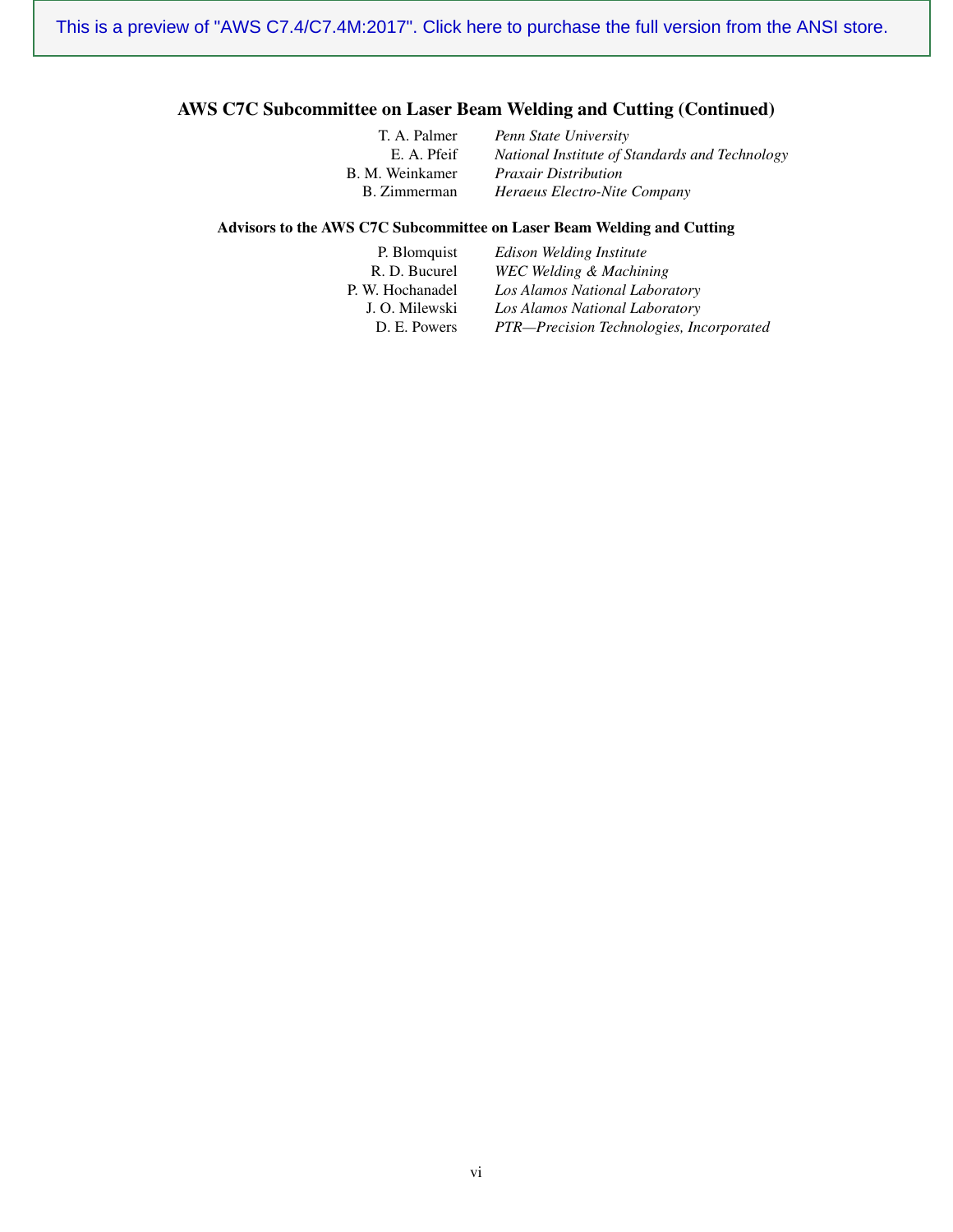## **Foreword**

This foreword is not part of this standard but is included for informational purposes only.

In the year 2010 the laser industry celebrated the 50th Anniversary of the invention of the laser. Since its introduction, the output power of lasers has increased to the level where the use of lasers for material processing has become widespread worldwide. Lasers are accepted as industrial tools for various materials processing applications. The main subjects of this document are process specifications for laser welding and welding operator qualifications.

This is the second edition of the C7.4/C7.4M. This update was prepared recognizing the technological changes in lasers, beam delivery optics, laser beam diagnostic technology, and real time process monitoring. Furthermore, the Committee also recognized the need for formal training and qualification of the technical staff that is necessary to qualify the welding equipment and the laser welding process. With this document, the C7 Committee and the C7C Subcommittee hope to provide a working document for manufacturing professionals and educators involved in industrial laser welding.

The information contained in this *Process Specification and Operator Qualification for Laser Beam Welding* has been compiled and reviewed by the C7C Laser Beam Welding and Cutting Subcommittee of the American Welding Society, which includes representatives from manufacturers and users of laser beam welding equipment.

Flow Diagrams below are provided as guidelines\* to the reader.

#### **Laser Weld Procedure Qualification**

The 'Employer' or the 'Manufacturer' using Engineering and Production Resources should follow this suggested procedure for a laser welding program:

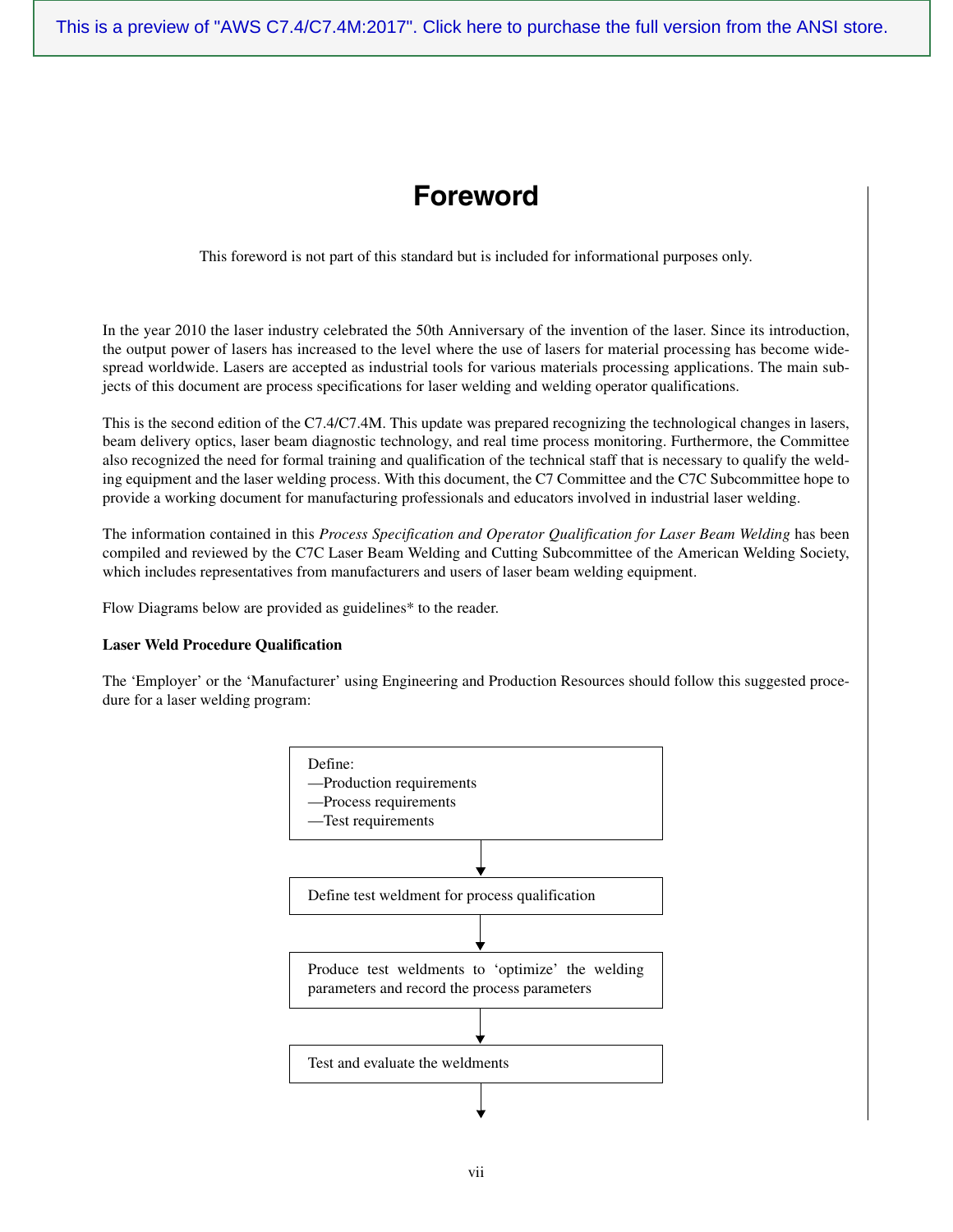

#### **Laser Welding Operator Qualification**

AWS C7.4/C7.4M:2017

To qualify a person (Applicant) as a laser 'Welder' or the 'Welding Operator,' the Test Site Administrator (TSA) of the AWS Accredited Testing Facility (ATF), or a Certified Welding Inspector (CWI), should follow this suggested procedure:



#### **Laser Welding Equipment Qualification**

To qualify the laser welding equipment for engineering, production welds, or Welding Operator Qualification, the 'Employer,' the 'Manufacturer,' or the 'Test Site Administrator' should follow this suggested procedures and maintain the corresponding records:

Maintain the equipment qualification by:

Calibration of the laser welding system to original equipment specifications and recording the results of the calibration in the Equipment Qualification Record (EQR)

Performing and recording all maintenance performed on the system

\*Reference: AWS B2.1/B2.1M:2009-ADD1, *Specifications for Welding Procedure and Performance Qualification*.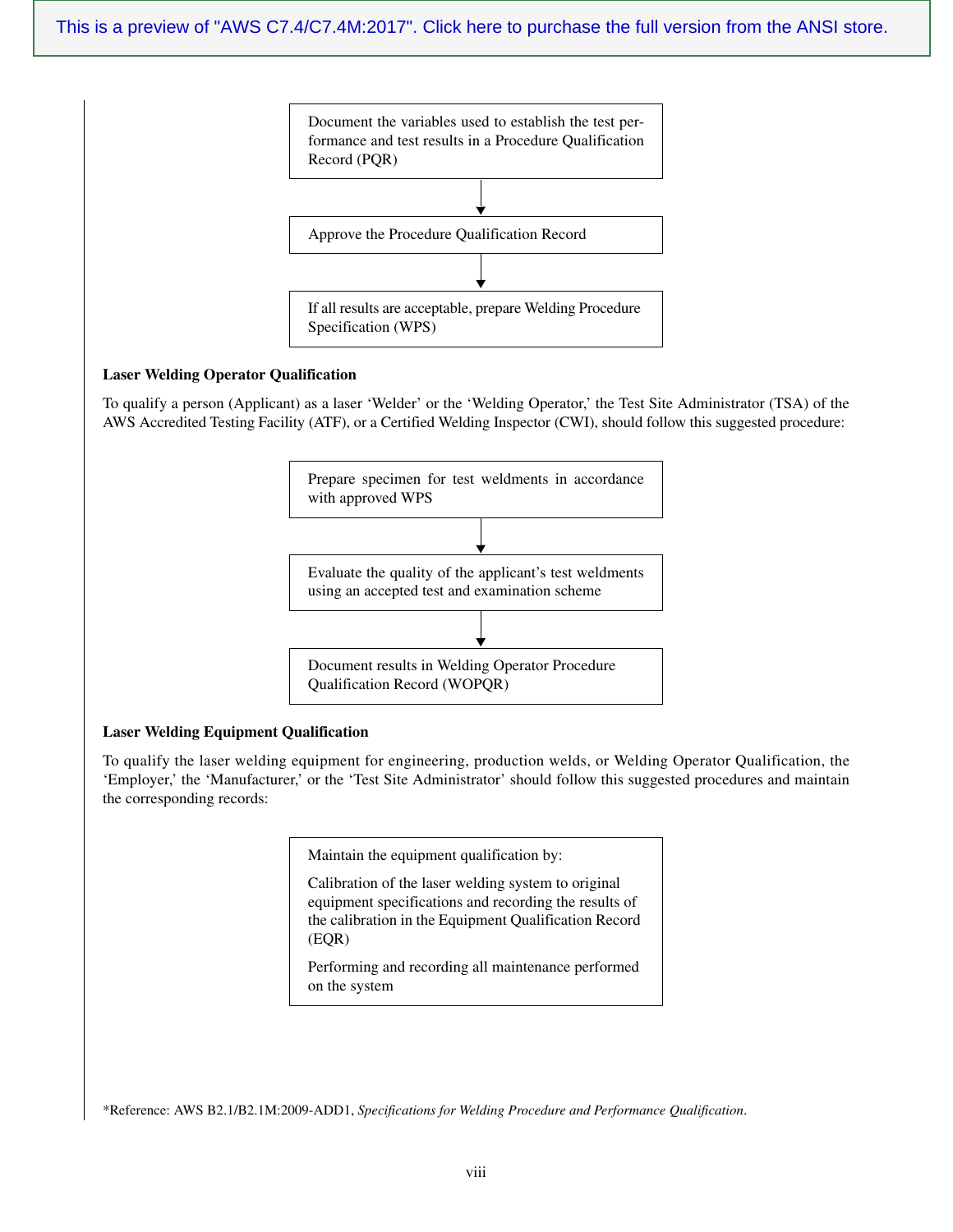# **Table of Contents**

| N٥<br>ade i |
|-------------|
|-------------|

 $\mathbf{I}$ 

| 1.1        |  |
|------------|--|
| 1.2        |  |
| 1.3        |  |
|            |  |
|            |  |
|            |  |
|            |  |
|            |  |
| 5.1        |  |
| 5.2        |  |
| 5.3        |  |
| 5.4        |  |
| 5.5        |  |
| 5.6        |  |
| 5.7        |  |
| 5.8        |  |
| 5.9        |  |
|            |  |
| 6.1        |  |
| 6.2        |  |
| 6.3        |  |
| 6.4        |  |
| 6.5        |  |
| 6.6        |  |
| 6.7        |  |
| 6.8        |  |
| 6.9        |  |
|            |  |
|            |  |
|            |  |
| 8.1        |  |
| 8.2        |  |
| 8.3        |  |
| 8.4        |  |
|            |  |
|            |  |
| 9.1        |  |
| 9.2<br>9.3 |  |
|            |  |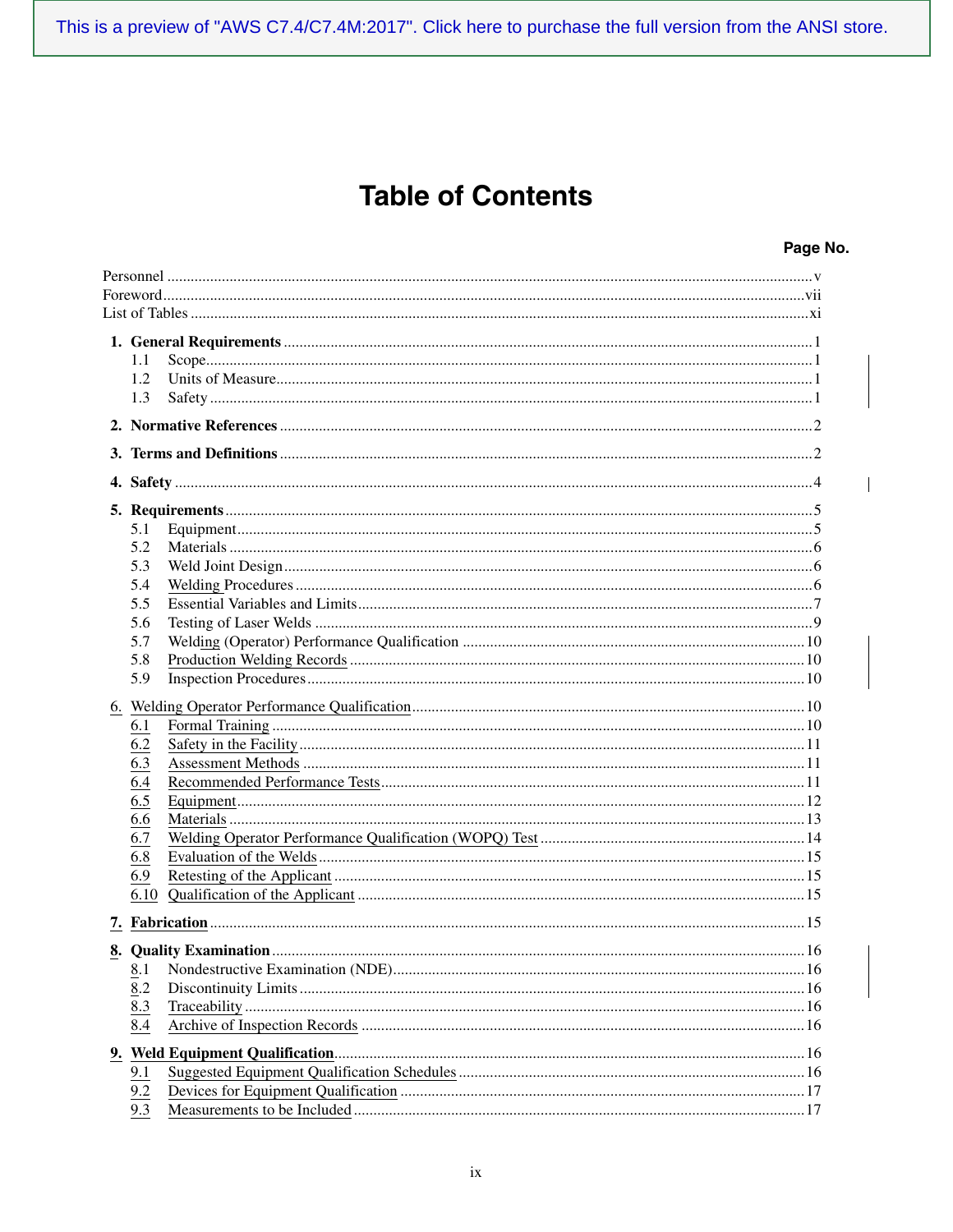## Page No.

| Annex C (Informative)—Sample Welding Operator Procedure Qualification Record (WOPQR) 31 |  |  |
|-----------------------------------------------------------------------------------------|--|--|
|                                                                                         |  |  |
|                                                                                         |  |  |
|                                                                                         |  |  |
|                                                                                         |  |  |

 $\begin{array}{c} \rule{0pt}{2ex} \rule{0pt}{2ex} \rule{0pt}{2ex} \rule{0pt}{2ex} \rule{0pt}{2ex} \rule{0pt}{2ex} \rule{0pt}{2ex} \rule{0pt}{2ex} \rule{0pt}{2ex} \rule{0pt}{2ex} \rule{0pt}{2ex} \rule{0pt}{2ex} \rule{0pt}{2ex} \rule{0pt}{2ex} \rule{0pt}{2ex} \rule{0pt}{2ex} \rule{0pt}{2ex} \rule{0pt}{2ex} \rule{0pt}{2ex} \rule{0pt}{2ex} \rule{0pt}{2ex} \rule{0pt}{2ex} \rule{0pt}{2ex} \rule{0pt}{$ 

 $\overline{\phantom{a}}$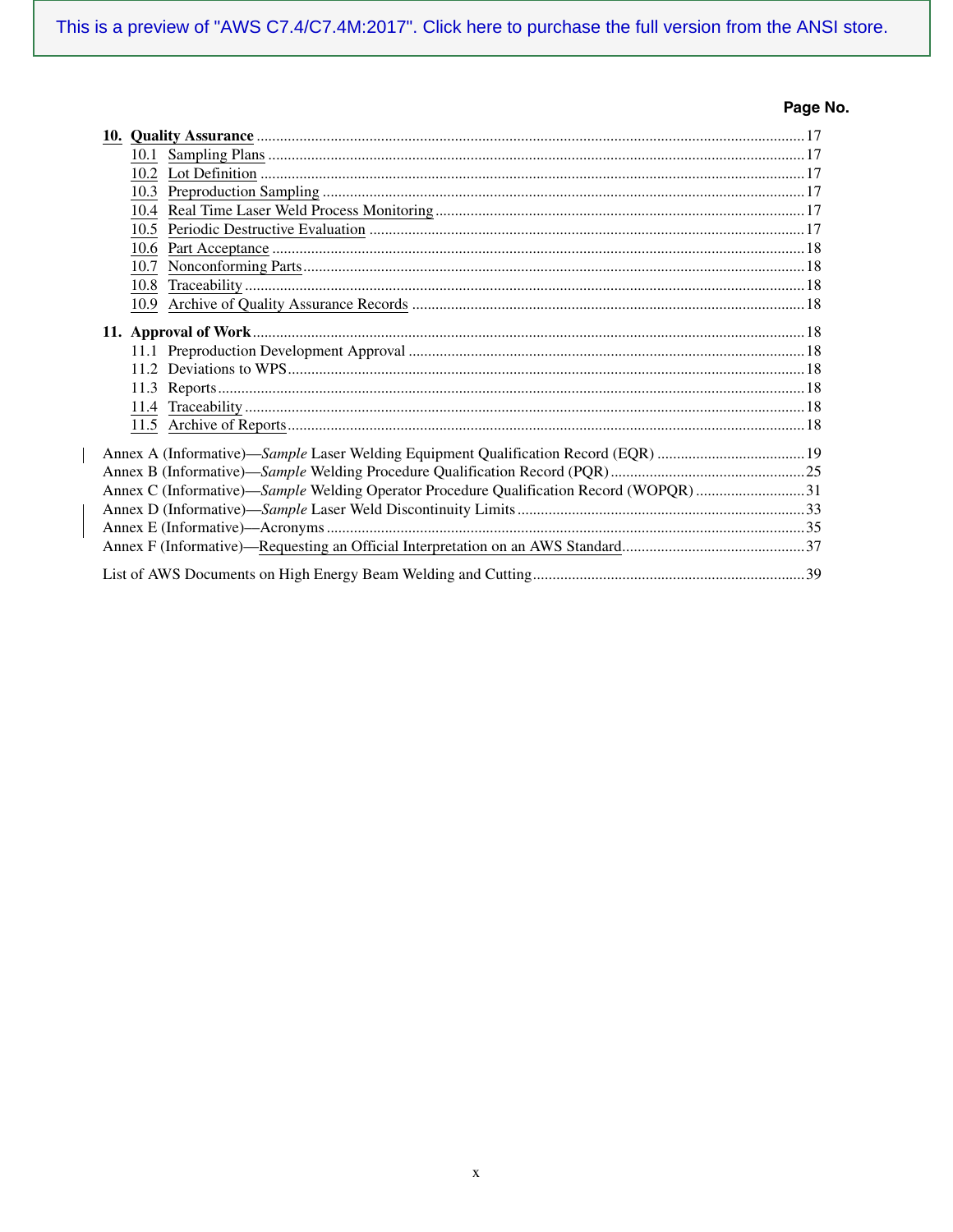# **List of Tables**

#### **Table**

### Page No.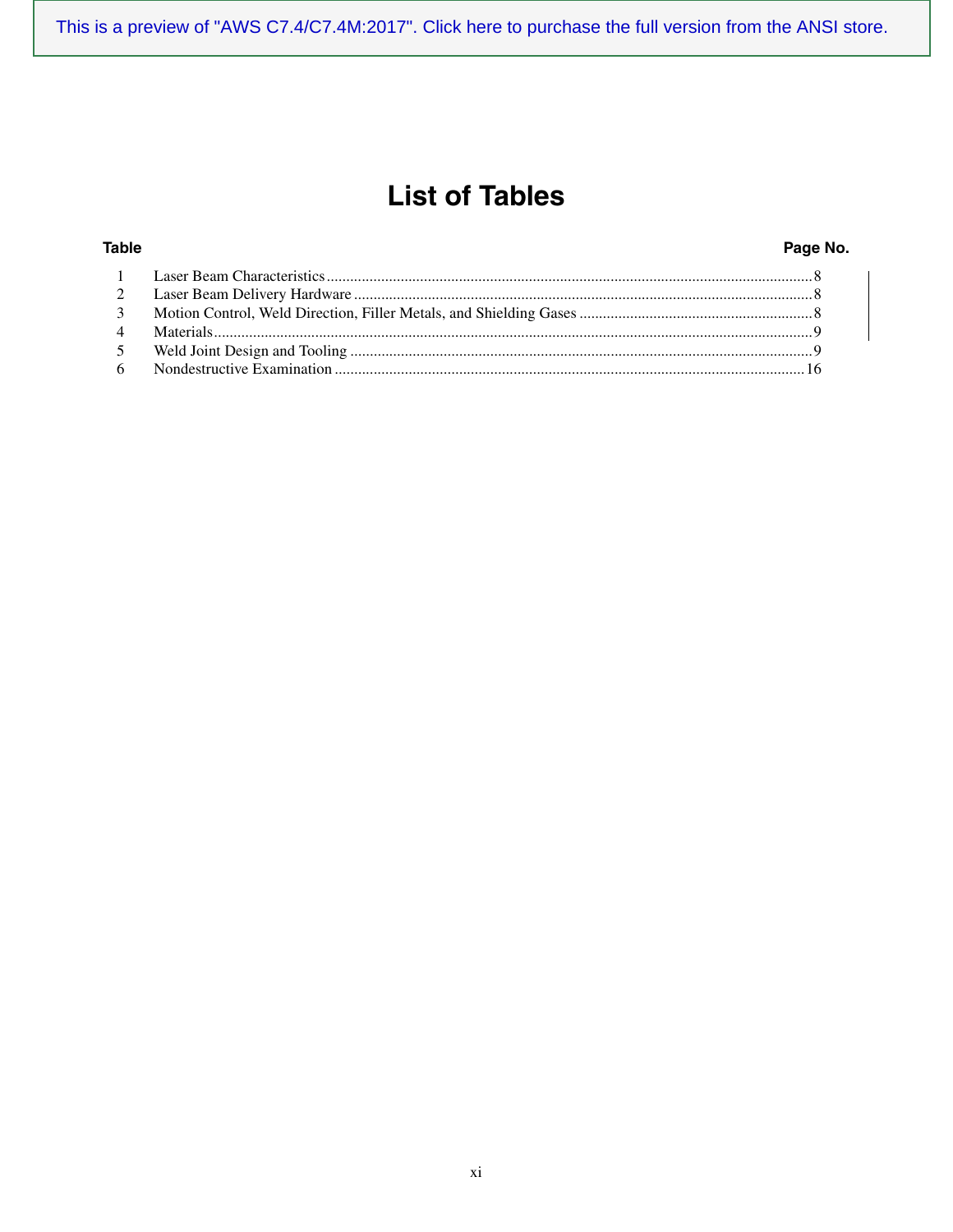AWS C7.4/C7.4M:2017

This page is intentionally blank.